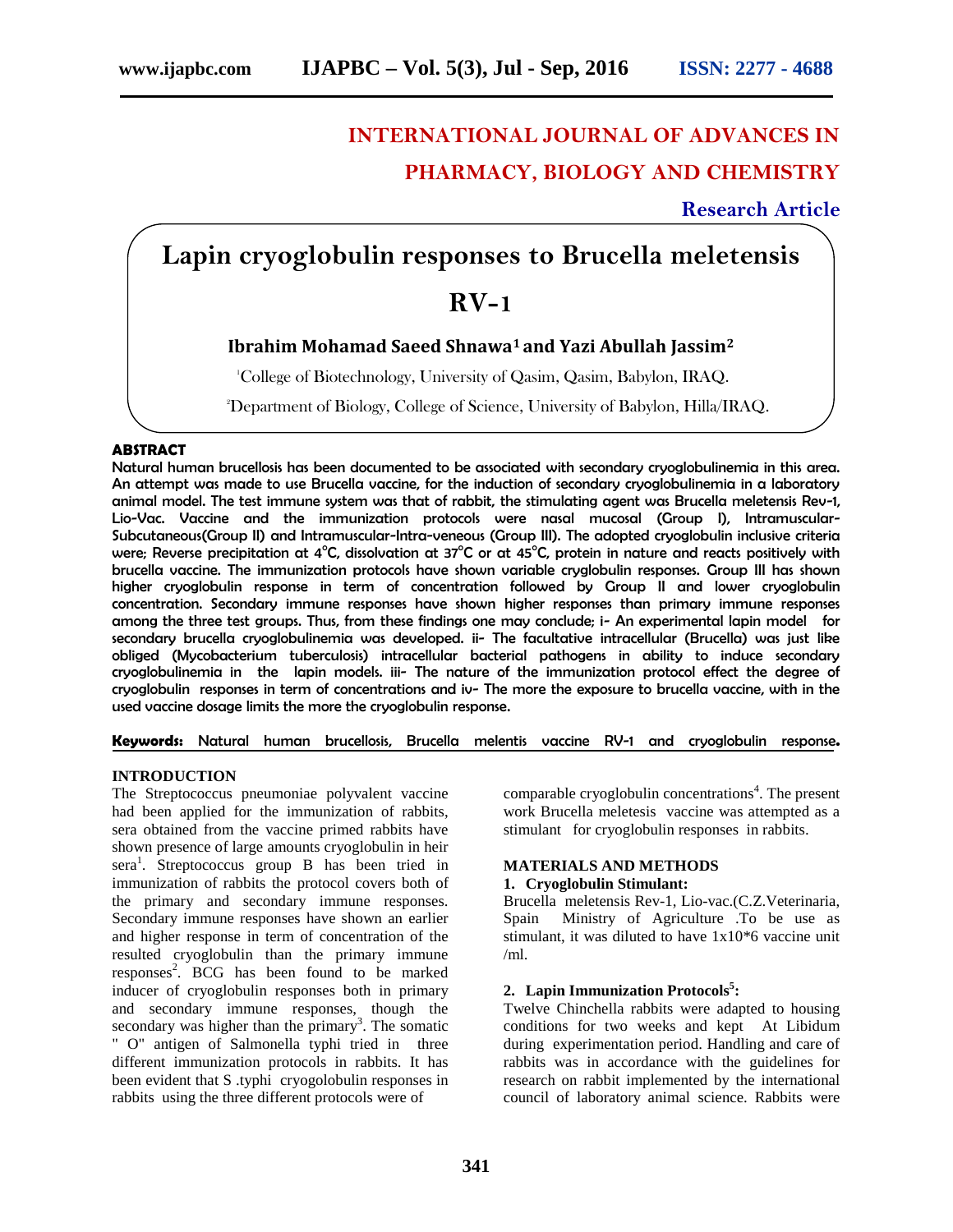subdivided into four groups each of three, Table 1 and assigned I to III as in the following:

| where woolgare $\alpha$ is to the word in the roll of this $\alpha$ |           |  |
|---------------------------------------------------------------------|-----------|--|
| Nasal mucosalgroup I                                                |           |  |
| Intramuscular subcutaneous                                          | group II  |  |
| Intramuscular-Intraveneous                                          | group III |  |
| Control, received saline                                            | group IV  |  |

# **3. Cryoglobulin Response:**

The inclusive criteria for the presence of cryoglobulin response were; Preciptitate nature at 4  $\rm{^{\circ}C}$ , dissolve at 37 $\rm{^{\circ}C}$  or 45C as well as repricipitate at

4 <sup>o</sup>C, singnificant cryocrit %, measuring protein concentration, has anti-Brucella immune specificty together with positive and negative controls $6$ .

### **4. Biometery:**

The group, each group mean, variance, standard error, standard as well as the two tailed "t" test for the differences between the group means were calculated in accordance with Steel et  $al^7$ .

**The Cryoglobulin Immunization protocols in rabbit[5]** Features Nasal group I (f)IM – (g)SC group II IM – IV group III First week Then; Test for cryoglobulin One ml. drop-wise in both nostrils  $1/4$  ml , LIM $(a)$ 1/4 ml ,RIM(b)  $1/4$  ml, LSC(c) 1/4 ml. RSC(d) 1/2 ml, IV(e) 1/4 ml, LIM 1/4 ml, RIM Second week One ml. drop-wise in both nostrils As in first week <br>As in first week Third Fourth week Then, Sixth week then One ml drop wise in both nostrils Leave Test for cryglobulin Leave Test for cryglobulin As in first week Leave Test for cryglobulin Leave Test for cryoglobulin As in first week Leave Test for cryoglobulin Leave Test for cryoglobulin

**Table 1**

(f)IM=Intramuscular, (a)LIM=Left intramuscular ,(b)RIM=Right intramuscular

(g)SC= Subcutaneous , ©LSC = Left subcutaneous,(d) RSC = Right subcutaneous

 $(e)$ IV = Intravenous

#### **Biometery of the Brucella vaccine induced cryogloblin response using nasal immunization.**

| <b>Test Animal</b>            | CryoglobulinPrimary<br>First week; mg/ml | CryoglobulinSecodary<br>Fourth week; mg/ml | CryoglobulinSecondary<br>Sixth week; mg/ml |
|-------------------------------|------------------------------------------|--------------------------------------------|--------------------------------------------|
| Findings;R1<br>R <sub>2</sub> | 3.8<br>2,7                               | 8.1<br>7.2                                 | 8.0<br>2.6                                 |
| R <sub>3</sub>                | 5.3                                      | 9.98                                       | 9.5                                        |
| <b>Statistics</b>             |                                          |                                            |                                            |
| Low limits                    | 2.7                                      | 7.2                                        | 2.6                                        |
| Means                         | 3.93                                     | 8.36                                       | 6.7                                        |
| High limits                   | 5.3                                      | 9,98                                       | 6.7                                        |
| Range                         | 2.6                                      | 2.6                                        | 6.9                                        |
| <b>SE</b>                     | 1.028                                    | 2.387                                      |                                            |
| <b>SD</b>                     | 1.772                                    | 4.135                                      |                                            |
| "t"                           |                                          |                                            |                                            |
| $S-P,2+2$                     | 3.5669                                   |                                            |                                            |
| Table"t" atP.95               | 3.66                                     |                                            |                                            |

S=Secodary P=Primary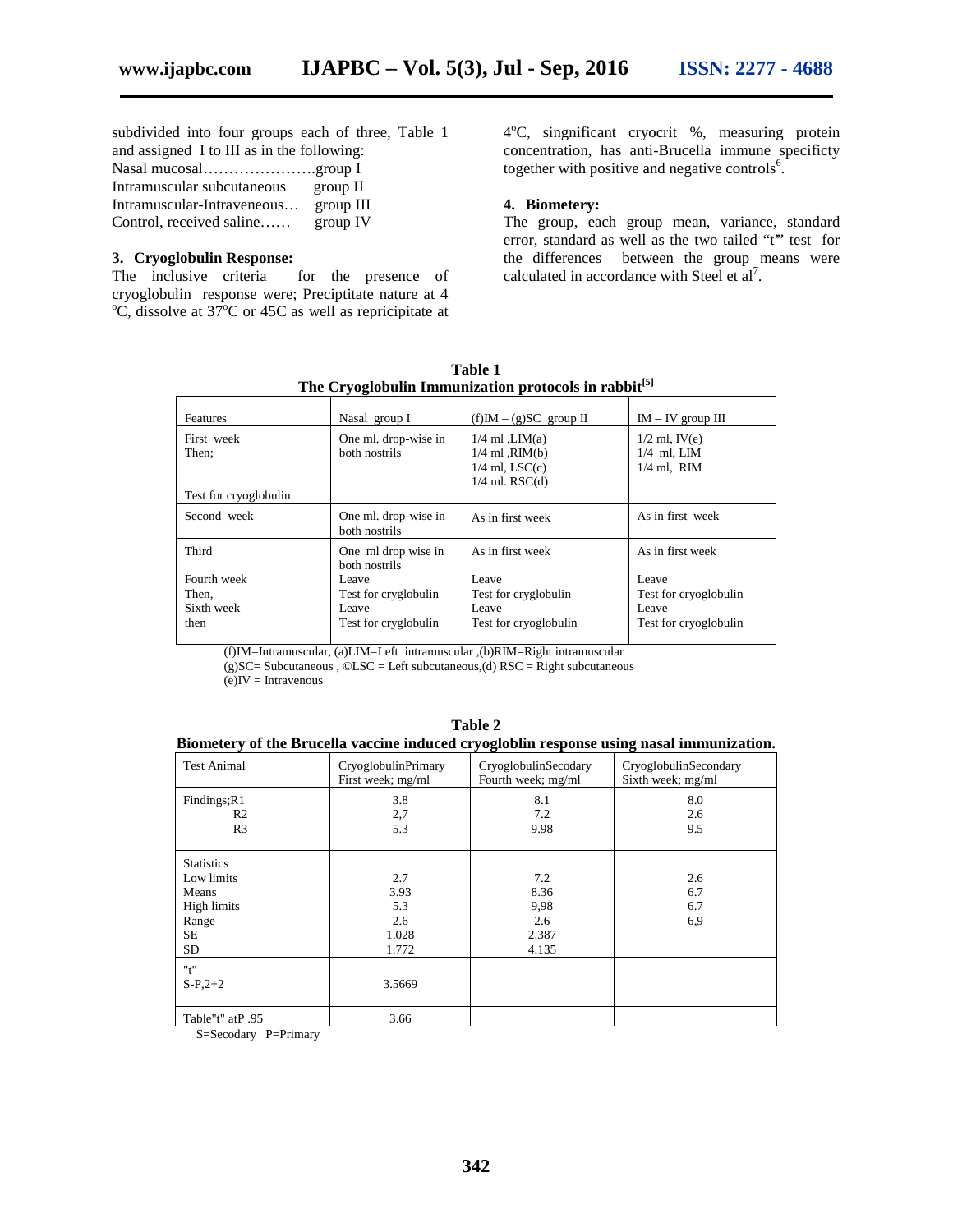| Inimumzation protocol in Fabbit. |                                          |                                               |                                                        |
|----------------------------------|------------------------------------------|-----------------------------------------------|--------------------------------------------------------|
| <b>Test Animals</b>              | Primary Croglobulin, 1st<br>week, mg/ml. | SecondaryCryoglobulin,<br>$4th$ week , mg/ml. | SecondaryCryoglobulin, 6 <sup>th</sup><br>week, mg/ml. |
| Findings, R1                     | 5.2                                      | 15.6                                          | 13.8                                                   |
| R <sub>2</sub>                   | 6.3                                      | 18.6                                          | 18.8                                                   |
| R <sub>3</sub>                   | 9.7                                      | 23.8                                          | 23.3                                                   |
| <b>Statistics</b>                |                                          |                                               |                                                        |
| Low limits                       | 5.2                                      | 15.6                                          | 13.8                                                   |
| Mean                             | 7.66                                     | 19.366                                        | 18.366                                                 |
| Higher limits                    | 9.7                                      | 23.8                                          | 23.3                                                   |
| Range                            | 4.5                                      | 8.2                                           | 9.5                                                    |
| SE.                              | 1.028                                    | 4.387                                         |                                                        |
| <b>SD</b>                        | 1.772                                    | 4.135                                         |                                                        |
| "t"                              |                                          |                                               |                                                        |
| $S-P$                            | 4.1713                                   |                                               |                                                        |
| $2 + 2$                          |                                          |                                               |                                                        |
| Table "t"atP.95                  | 3.66                                     |                                               |                                                        |

**Table 3 Biometery for Brucella vaccine induced cryoglobulin responses using intramuscular-subcutaneous immunization protocol in rabbit.**

**Table 4 The Biometery for the Brucella vaccine induced cryoglobulin responses using intramuscular-Intravenous rout in rabbit.**

| <b>Test Animals</b>  | PrimaryCryglobulin, 1 <sup>st</sup><br>week, mg/mh. | SecondarCryglobulin, 4 <sup>th</sup><br>week, mg/ml. | SecondaryCryoglobulin,<br>6 <sup>th</sup><br>week, mg/ml. |
|----------------------|-----------------------------------------------------|------------------------------------------------------|-----------------------------------------------------------|
| FindingsR1           | 8.3                                                 | 23.0                                                 | 15.3                                                      |
| R <sub>2</sub>       | 11.5                                                | 26.5                                                 | 26.0                                                      |
| R <sub>3</sub>       | 13.6                                                | 21.3                                                 | 25.4                                                      |
| <b>Statistics</b>    |                                                     |                                                      |                                                           |
| Low limits           | 8.3                                                 | 21.3                                                 | 15.7                                                      |
| Mean                 | 11.8                                                | 28.6                                                 | 23.33                                                     |
| <b>Higher Limits</b> | 13.3                                                | 26.5                                                 | 25.4                                                      |
| <b>SE</b>            | 1.705                                               | 1.673                                                |                                                           |
| <b>SD</b>            | 2.945                                               | 2.497                                                |                                                           |
| "t"                  |                                                     |                                                      |                                                           |
| $S-P$                | 7.033                                               |                                                      |                                                           |
| $2 + 2$              |                                                     |                                                      |                                                           |
| Table" t" at P.95    | 3.66                                                |                                                      |                                                           |

#### **RESULTS**

The Brucella primed rabbits sera were found containing two types of glubulins as nomoglobulin and cryoglobulin. Both rabbit primed sera and cryoprotein fraction were positive when reacted with B. meletesis vaccine. The cryoglobulin was found, precipitable at  $4^{\circ}$ C and dissolvable at either or both of  $37^{\circ}$ C,  $45^{\circ}$ C and reprecipitable at 4C. Thus Brucella Cryoglobulin responses were evident using nasal, intramuscular–subcutaneous, intramuscular-Intravenous immunization protocols in rabbit. The cryoglobulin responses memicate normo-globulin responses in being inclusive for primary and secondary immune responses. The secondary immune responses in term of concentration have shown doubled concentration means than that of primary

immune responses using the three immunization (Groups I-III). The cryoglobulin concentration means for the groups; I,II, and III were; 6.330,11386 and 20.91 mg/ml respectively Tables 2 and 3. The best Brucella vaccine immunization protocol was that of intramuscular – intravenous followed by the intramuscular-subcutaneous. The lowest was that of nasal rout. The biometric analysis has shown that the cryoglobulin concentration mean differences between the secondary and the primary responses using two tailed t test to the groups I ,II, and III were significant Tables 2, 3 and 4. The difference of the concentration means between the groups III and I and group III and II were significant, while to the differences between the groups II and I was not significant Table 5.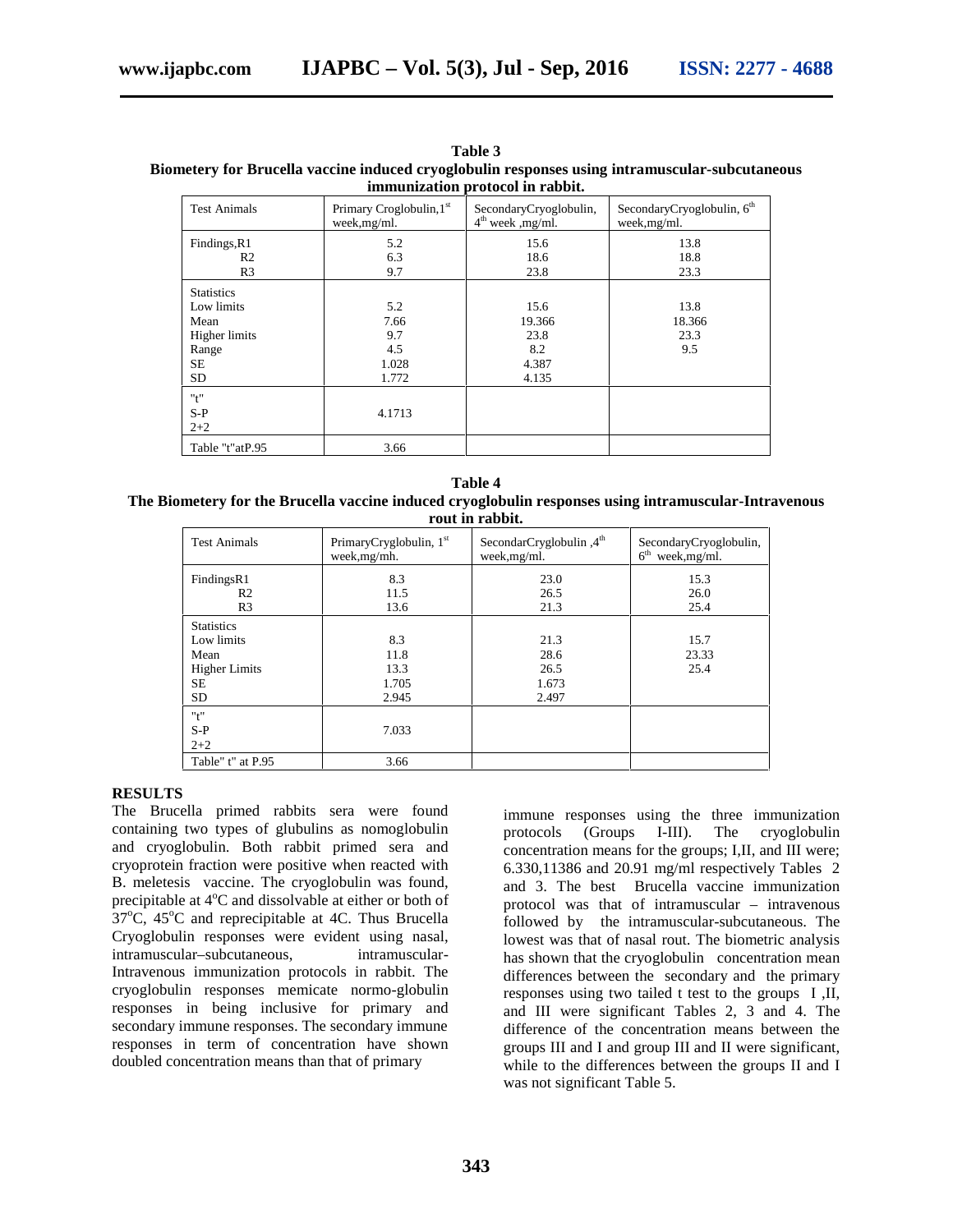| The official proposition in the company means and choice to between vacantemental of optional responses to<br>rabbit |                                          |                          |  |
|----------------------------------------------------------------------------------------------------------------------|------------------------------------------|--------------------------|--|
| <b>Immunization Protocol</b>                                                                                         | Cryoglobulin group concentration, mg/ml. | Statistical significance |  |
| Control                                                                                                              | ٠                                        |                          |  |
| Group I                                                                                                              | 6.330                                    |                          |  |
| Group II                                                                                                             | 110386                                   |                          |  |
| Group III                                                                                                            | 20.91                                    |                          |  |
| "t"                                                                                                                  |                                          |                          |  |
| $II-I$                                                                                                               | 2.4915                                   | Nonsignificant           |  |
| $2 + 2$                                                                                                              |                                          |                          |  |
| "t"                                                                                                                  |                                          |                          |  |
| $III-I$                                                                                                              | 7.6596                                   | Significant              |  |
| $2 + 2$                                                                                                              |                                          |                          |  |
| "t"                                                                                                                  |                                          |                          |  |
| $III - II$                                                                                                           | 7.8417                                   | Significant              |  |
| $2 + 2$                                                                                                              |                                          |                          |  |
| Table "t" at P.95                                                                                                    | 3.66                                     |                          |  |

**Table 5 The biometery for the intergroup mean differences to Brucella vaccine induced cryoglobulin responses in**

#### **DISCUSSION**

The induced brucella cryoglobulin responses in a lapin(Tables 2,3,4,5) model simulate that of natural human\* brucella infection associated cryoglobulin<sup>6</sup>. The developed brucella associated secondary patterns. cryoglobulinemia in the lapin model gave the evidence that brucella in natural infection of man and as a vaccine in rabbit model is implicated in initiation of cryoglobulin responses. Nasal mucosal surface have shown higher induction ability for tuberculus cryoglobulin and equivocal induction ability for typhoid cryoglobulin than that of brucella cryoglobulin taking in consideration that the three cases were in lapin models $3-5$ . Brucella cryoacting epitope may be of non-intrinsic immunologic adjuvanicity and/or low immunogenicity $8-10$ . Such epitope(s) charaters may stay behind the low brucella induce-ability to the nasal mucosal cryoglobulin response in comparison to M. tuberculosis and S. typhi<sup>11</sup>. Strict or facultative intracellular persistence may be a favorable condition for the bacterial pathogen to be an inducer for cryoglobulin  $r_{\rm{exponents}}^{12}$ . Chronicity seems to be among the other required predisposing factors for initiation of cryoglobulin by bacterial pathogens.13-15 The immune features of the brucella cryoglobulin responses may briefed as; i-Brucella meletensis may bear cryoacting epitope initiate secondary cryoglobulinemia both in man and rabbit. $4,8$  .ii-Brucella cryo acting epitope can be T in-dependent , or dependent. $1\overline{6}$ ,17<sup> $\overline{1}$ </sup> iii-Facultative intracellular existence and chronicity seemed to be pre-request for cryoglobulin response induction. iv-The more

brucella vaccine exposure the more cryoglobulin response initiated. And v-Rabbits cryoglobulin responses memicate that of normo-globulin response in being have primary and secondary response Secondary responses have higher concentrations than primary.<sup>2</sup>

#### **ACKNOWLEDGMENT**

The authors wish to thank Biology department for allowing the second author to perform some preparations eligible for this work.

#### **REFERENCES**

- 1. Castsoulis E, Franklin EC, Rothschile MA. Cryoglobulinemia in rabbits hyperimmunized with polyvalent pneumococcal vaccine. Immunol, 1965;9(4):327-331.
- 2. Herd ZL. Experimental cryglobulinemia, Immunol.1973;25(6):931-938.
- 3. Shnawa IMS, Jassim YA. BCG and tuberculin induced experimental lapin secondary cryoglobulinemia. QMJ, 2011;7(12):209-219.
- 4. Shnawa IMS, AL Serhan AJ. The immune features of salmonella typhi "O" antigen induced lapin cryglobulinemia. Int.J.Curr.Res., 2014;6(10):9096-9098.
- 5. Al Shahery MN, Shnawa IMS. The immunological adjuvanicity of Campylobacter fetus. Int.J.Anim.Sci.1990;5:1-4.<br>6. Lynch PLM, Audit of
- PLM, Audit of cryoglobulin determination in Noirth Irland. Clinical Biochemistry department, Althagelvir Area, Hospital, 2006, London.